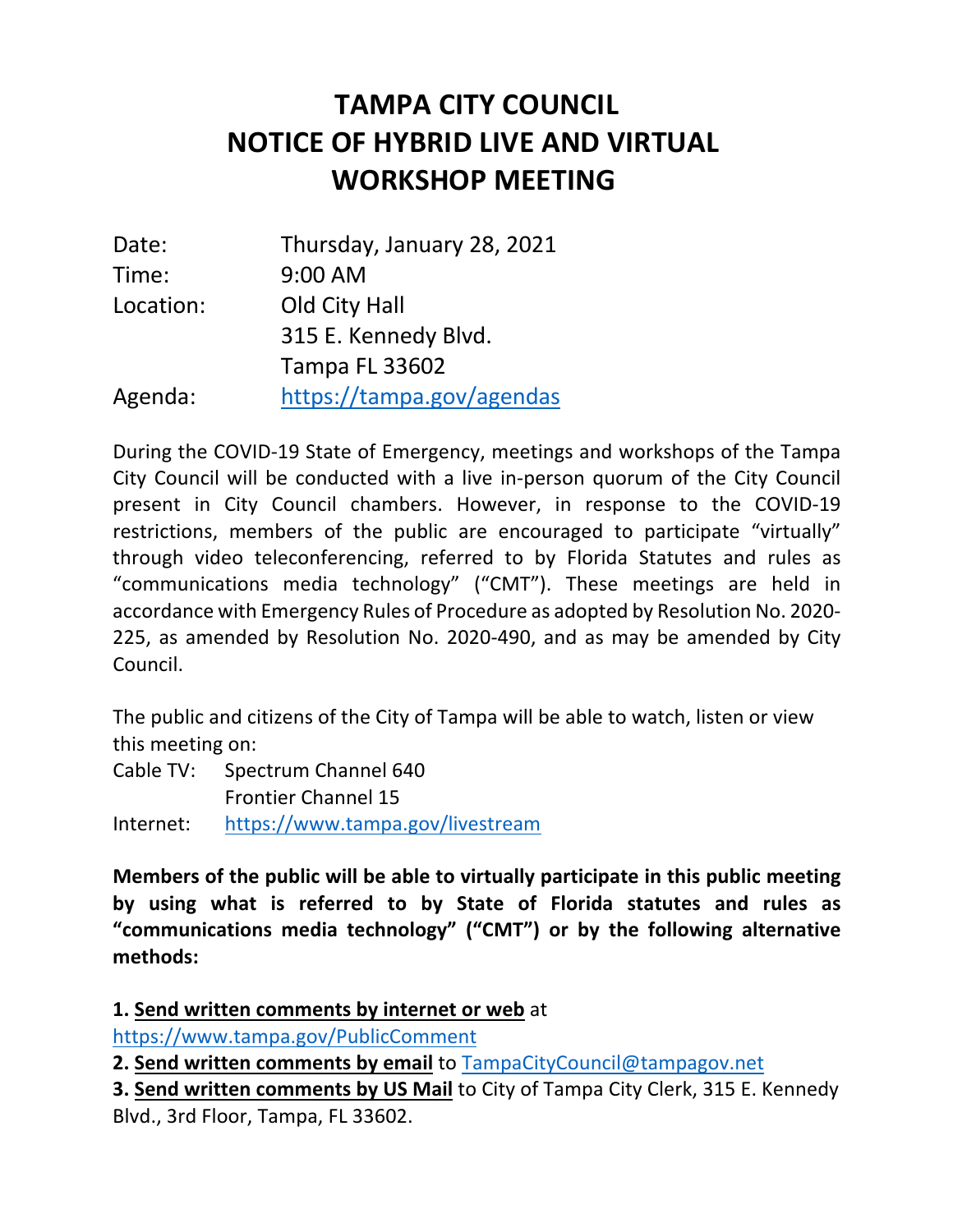**4. Leave a voicemail message** with your comments by calling (813) 274-8877 (please follow the prompts when you call).

### **5. Speak remotely during public comment with the use of CMT:**

 Complete the form at https://www.tampa.gov/PublicComment **AND** state on the form under "Request Type" that you wish to speak live during the public comment participate live through the use of CMT. period. You will then be contacted with additional instructions on how to

## **6. Participate by using CMT available at Old City Hall:**

 Those individuals, who do not have access to a communications media device, have the option of participating via communications media technology, which will be made available to the public by the City of Tampa, during the hybrid live/virtual meeting, at:

#### Old City Hall

# 315 E. Kennedy Blvd., Tampa, FL 33602 (1<sup>st</sup> or 2<sup>nd</sup> Floor, only)

## *PLEASE NOTE: Use of masks and social distancing inside the building are required.*

 All written or voicemail comments for legislative matters must be received no later  than **24 hours prior to the meeting** in order to be distributed timely to City Council members and made part of the record. Registration for speaking **remotely** must be  requested at least **24 hours prior to the meeting.** 

Instructions for participating in quasi-judicial and legislative **public hearings** are available at:

https://www.tampa.gov/document/instructions-participate-virtual-publichearing-34621

 Public comments, prerecorded, and remote or in-person using CMT, will be heard at the start of the meeting at the direction of the City Council. Comments specific to a public hearing will be heard when it appears on the agenda. Written comments received by mail or email will be distributed to the City Council, and will also be included in the permanent record of the meeting. All public comments timely received by mail, email, voicemail or via CMT will be afforded equal consideration as if the public comments were made in person. **Persons requiring help in accessing this means of public participation should call 813-274-8397 for assistance**.

 For additional information, please contact City Council Attorney Martin Shelby at Martin.Shelby@tampa.gov or 813-274-8869.